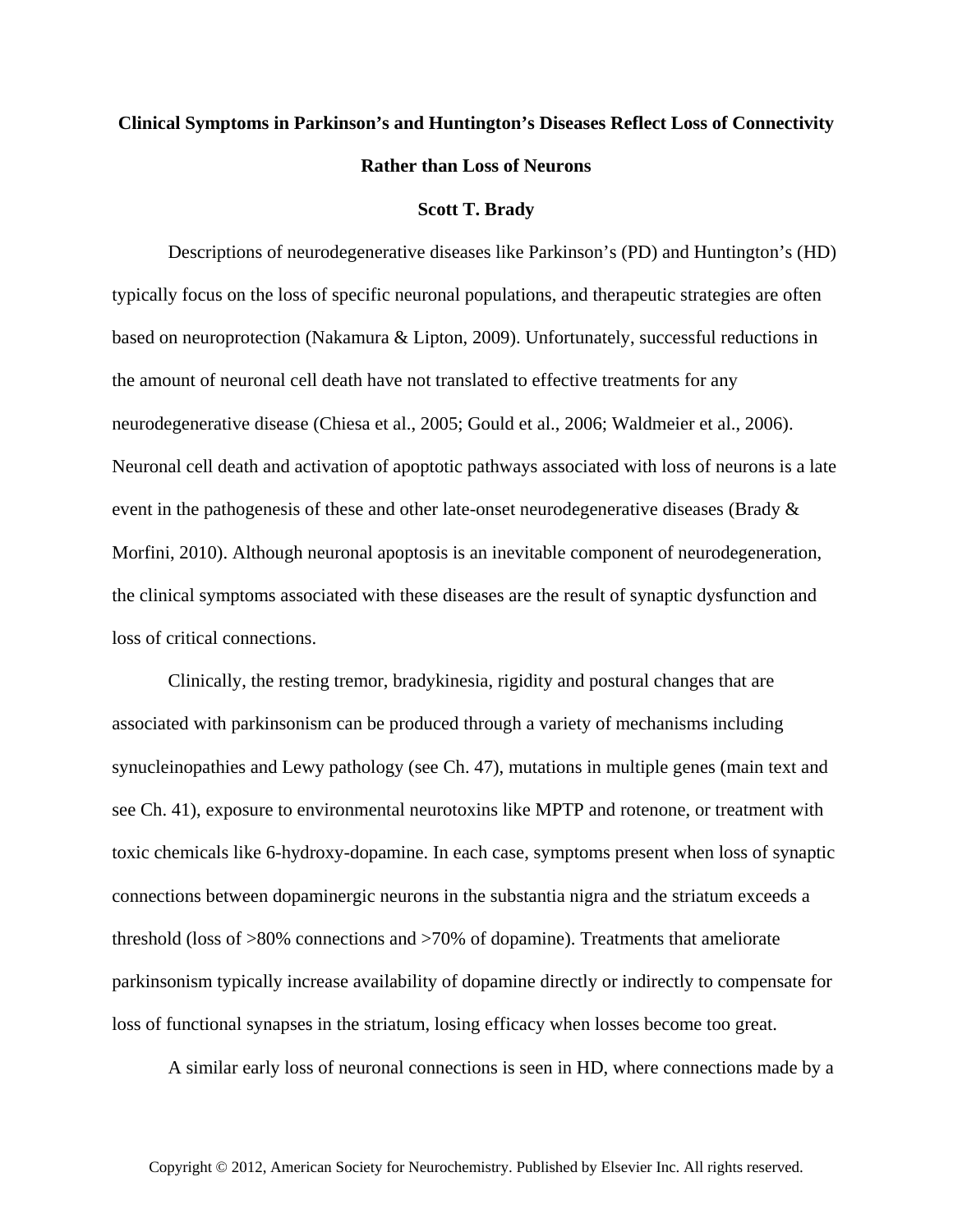population of medium spiny GABAergic projection neurons are particularly vulnerable (Han et al., 2010). As in PD, clinical symptoms precede significant loss of these neurons, suggesting that synaptic dysfunction and loss of connections is the proximate cause of functional losses. In both PD and HD, affected neurons exhibit a pattern of dying back neuropathy or distal axonopathy (Brady & Morfini, 2010; Coleman, 2005; Morfini et al., 2009). This mode of neuronal cell death exhibits an initial loss of presynaptic function and subsequent degeneration of distal axons that may be prolonged for years after the first reductions in synaptic function can be detected. Neuronal cell death only becomes a prominent feature of the disease when loss of functional synaptic connections exceeds a critical threshold.

Curiously, the sequence of events leading to neuronal apoptosis in PD and HD as well as a number of other adult-onset neurodegenerative diseases (Burns et al., 2009) exhibits striking parallels with programmed cell death during development of the nervous system (Brady & Morfini, 2010). In both cases, a failure to couple synaptic activity to uptake and return of neurotrophins to the cell body (see Chs. 8 and 29) may trigger neuronal apoptosis. Consistent with this idea, BDNF levels are reduced in affected brain regions for both PD and HD (Zuccato & Cattaneo, 2009). Similarly, evidence exists for disruption of trophic relationships due to misregulation of axonal transport of neurotrophins or neurotrophin receptors in both PD (Ittner et al., 2008; Morfini et al., 2007) and HD (Morfini et al., 2009; Zala et al., 2008). Loss of connectivity thus leads to critical loss of trophic relationships between vulnerable neurons and their targets. As a result, preservation of neuronal cell bodies through neuroprotective strategies is ineffective treatment of neurodegeneration unless appropriate functional connections are preserved or restored.

## **References**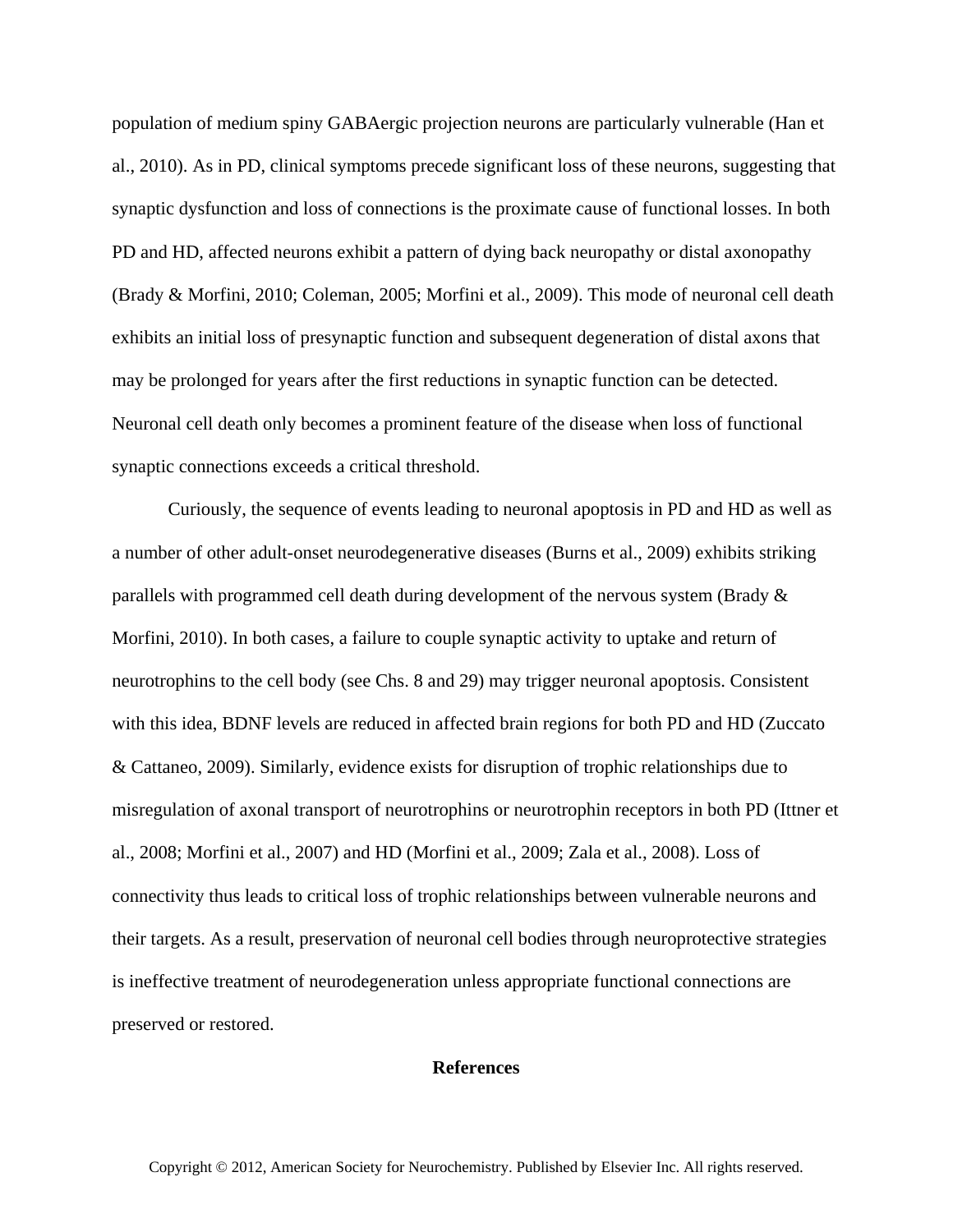Brady and Morfini, 2010 S. Brady, G. Morfini, A perspective on neuronal cell death signaling and neurodegeneration. Molecular Neurobiology. 42 (1) (2010) 25–31.

Chiesa et al., 2005 R. Chiesa, P. Piccardo, S. Dossena, L. Nowoslawski, K.A. Roth, B. Ghetti, Bax deletion prevents neuronal loss but not neurological symptoms in a transgenic model of inherited prion disease. Proceedings of the National Academy of Sciences of the United States of America. 102 (1) (2005) 238–243.

Coleman, 2005 M. Coleman, Axon degeneration mechanisms: Commonality amid diversity. Nature Reviews Neuroscience. 6 (2005) 889–898.

Gould et al., 2006 T.W. Gould, R.R. Buss, S. Vinsant, D. Prevette, W. Sun, C.M. Knudson, Complete dissociation of motor neuron death from motor dysfunction by Bax deletion in a mouse model of ALS. Journal of Neuroscience. 26 (34) (2006) 8774–8786.

Han et al., 2010 I. Han, Y. You, J.H. Kordower, S.T. Brady, G.A. Morfini, Differential vulnerability of neurons in Huntington's disease: The role of cell type-specific features. Journal of Neurochemistry. 113 (5) (2010) 1073–1091.

Ittner et al., 2008 L.M. Ittner, T. Fath, Y.D. Ke, M. Bi, J. van Eersel, K.M. Li, Parkinsonism and impaired axonal transport in a mouse model of frontotemporal dementia. Proceedings of the National Academy of Sciences of the United States of America. 105 (41) (2008) 15997–16002. Morfini et al., 2007 G. Morfini, G. Pigino, K. Opalach, Y. Serulle, J.E. Moreira, M. Sugimori, 1- Methyl-4-phenylpyridinium affects fast axonal transport by activation of caspase and protein kinase C. Proceedings of the National Academy of Sciences of the United States of America. 104 (7) (2007) 2442–2447.

Morfini et al., 2009 G.A. Morfini, M. Burns, L.I. Binder, N.M. Kanaan, N. LaPointe, D.A. Bosco, Axonal transport defects in neurodegenerative diseases. Journal of Neuroscience. 29 (41)